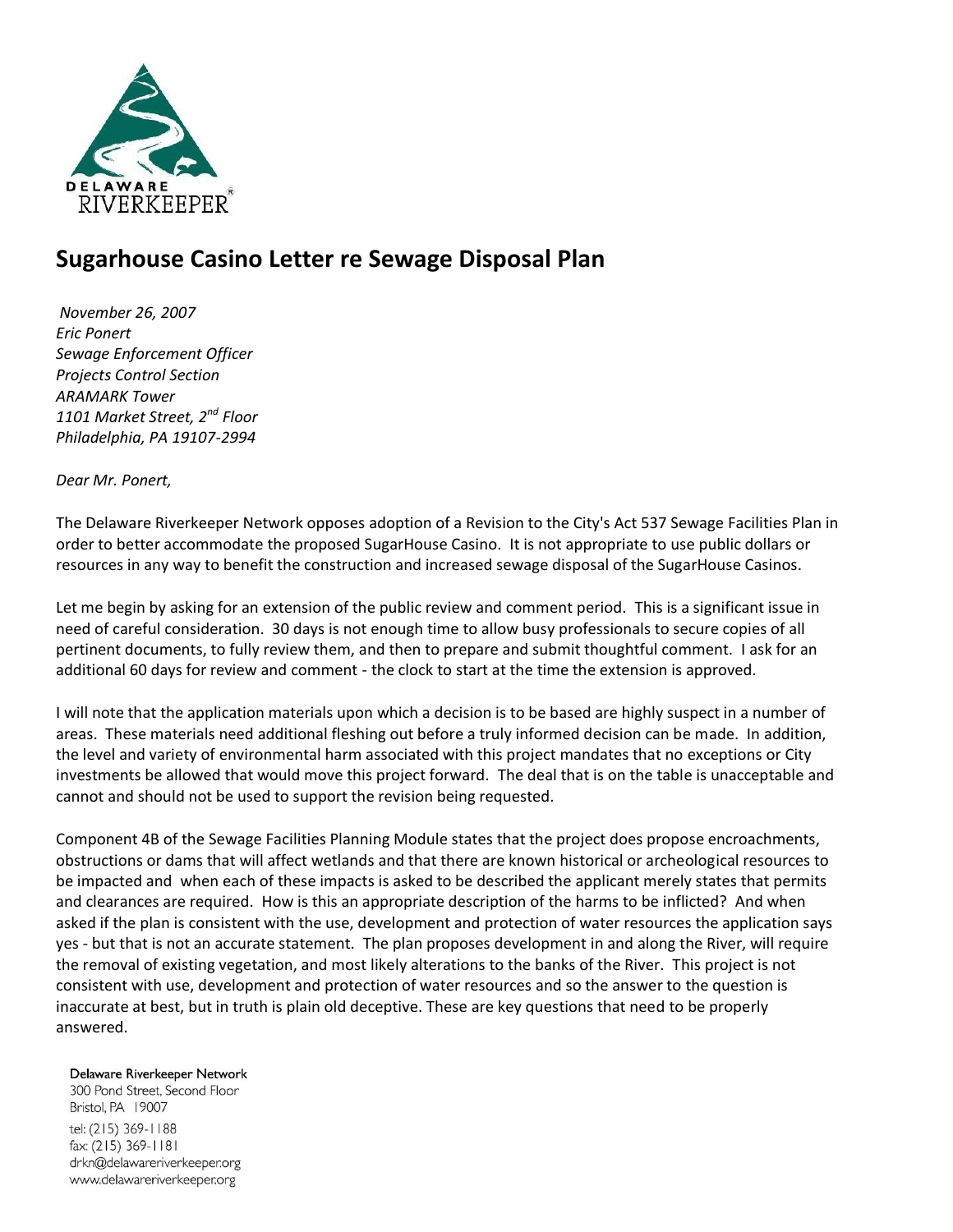The lands that sit along the banks of the Delaware River and those that sit between the high and low watermark are essential for the health of the Delaware River. The fact that so much of the City's riverfront are already developed and/or bulkheaded does not reduce the ecological value and importance of the lands and open water at issue here but in fact makes them more valuable. Vegetation along the banks of the River, the habitat between the high and low water mark, and the open water are important for the ecological health of the River and its aquatic ecosystems. Fish and other aquatic life rely on these areas for food and habitat, as well as important water quality protections.

The City of Philadelphia as a community is looking to capitalize on the health of the Delaware River. But in order to do so the Delaware River needs to in fact be healthy. Because of its desire to capitalize on the River, the City has an obligation, a heightened obligation, to take steps to protect and restore health to the Delaware River and its aquatic ecosystems. Allowing every square inch of riverfront to be covered with buildings and paving, and allowing more and more structures to encroach on river riparian lands and out into the River's open waters does not honor this obligation.

SugarHouse is proposing to use old piers 42 through 48 to support their development. They discuss the history of these piers and how over time the river between the piers was filled in. They are now looking to benefit from the damaging river fill that has taken place over time to support their proposed project. This is exactly the wrong approach. The City should be looking to this site as an opportunity to remove the damaging fill and to provide an appropriate level of river restoration - not to perpetuate the damage done in the past by building a new, massive and very costly structure.

When I travel the Philadelphia reach of the Delaware River, monitoring the health of the river and potential threats to its quality and restoration, I see individuals of all ages reaching out to the river, finding those last remaining areas of natural green and spending their time there fishing, swimming and enjoying the beauty and nature of the river. The old piers that nature has been reclaiming are also being reclaimed by the community for purposes of this river connection. The City should support this natural reclamation taking place by nature and the residents of the City.

While application materials try to minimize the importance of the project area as aquatic habitat Normandeau's study states clearly that it is used by a relatively large quantity and variety of fish (9 species with 92 fish captured in just 241 minutes on three dates). This is one reason why the area is so attractive to local residents for fishing. The report also notes the vegetation along the banks of the river, again, providing important benefits to the river but also to the fishers that come here for relaxation and recreation. Normandeau also recognizes the value of this reach of the river as nursery habitat for American Shad. While there may be additional nursery habitat along the river as one travels upstream, the value of this habitat is increased as the result of present and future development - the less habitat available the more valuable each remaining piece becomes. The Shad have a long and noble history with the Delaware River, it is important that their needs be recognized and provided for.

The reach of the river to be developed by SugarHouse is part of the river habitat used by the federally endangered shortnose sturgeon. The application materials reference future action to consider impacts to the sturgeon. We believe this kind of information needs to be obtained prior to any decisionmaking that helps a project like this to move forward. Shortnose sturgeon experts need to be consulted.

Normandeau mentioned that the ecologically important Asiatic clam (Corbicula) was found in the project area while perhaps not in abundance they were found. Their importance to shortnose sturgeon was noted. The fact that the clam was not more abundantly found should not be interpreted as proof that this habitat has little value, it could just as easily be interpreted (given the limited information provided) as proof that this is an area conducive to this ecologically important species and one that therefore warrants additional protection and restoration efforts. This latter interpretation is more in keeping with the spirit and goals of our environmental protection laws.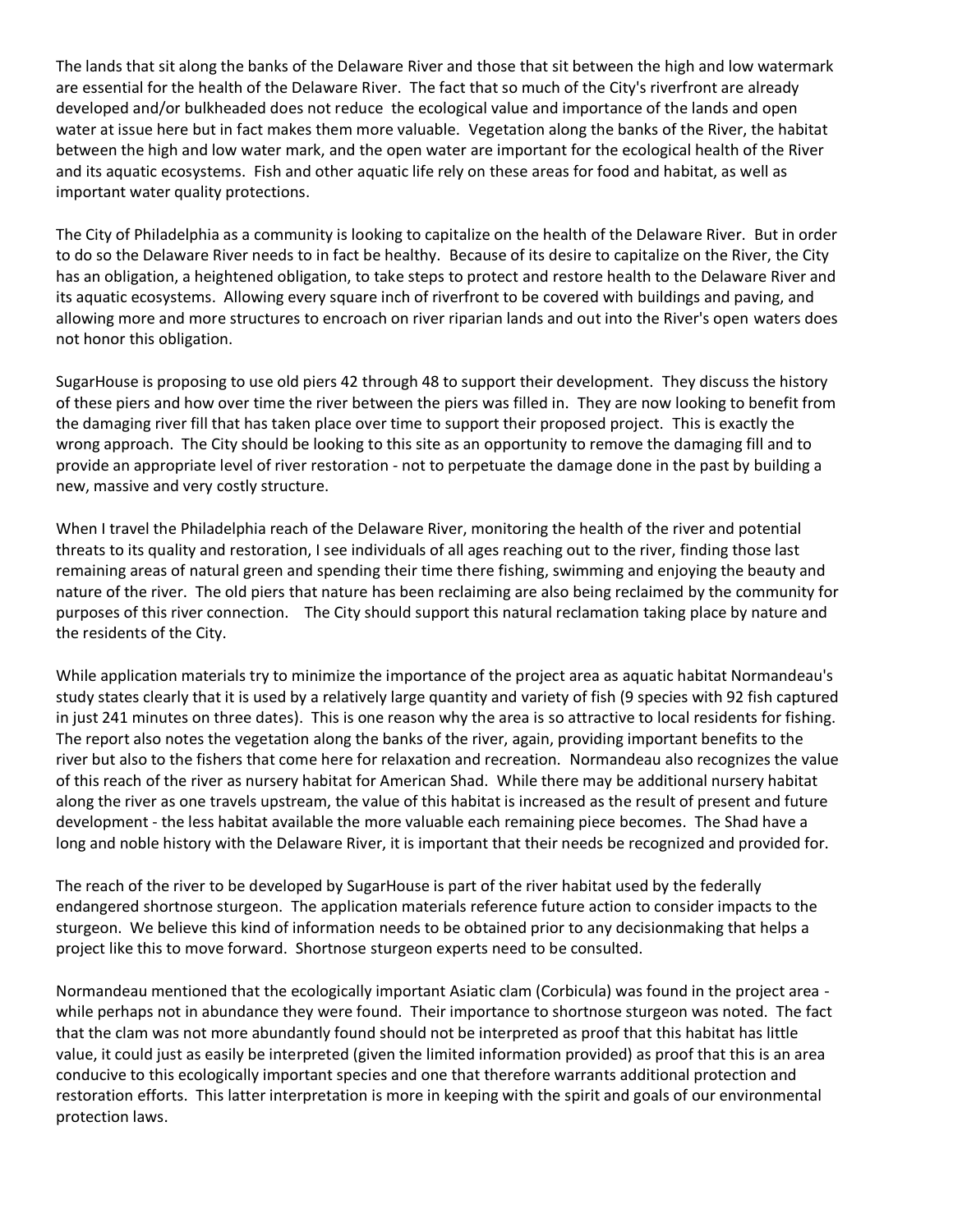It was found that the open water habitat associated with the proposal is supportive of the red bellied turtle. The red bellied turtle is a state threatened species and therefore entitled to a greater level of protection. A Phase II survey is recommended. This survey needs to be complete before any decision could be made to move forward with this project at any level. The PA Fish and Boat Commission recommended the assessment - it is important that all decisionmakers and regulators consider and work to further the findings.

Item B3 in Appendix D section one (Joint Chapter 105 permit) is not fairly responded to. The application materials dismiss the value of river current patterns in this reach of the river claiming that they "do not appear substantially material to the project." What information is used to back up this position? The habitat that runs along the edge of streams and rivers is important ecologically and the flow patterns associated with them are important, particularly when open water work is proposed that could/would alter the flow, shape and value of those areas. This element of the application needs to be properly analyzed and addressed.

Item B6 in Appendix D section one (Joint Chapter 105 permit) is not accurate. Fill in floodplain is important, it is not easily dismissed, and merely placing a structure at elevation does not address or mitigate all concerns associated with flooding and floodwaters. Structures located in a floodplain, in addition to additional fill, further inhibit the flow of the river and its carrying capacity during high flow events, it forces more water onto downstream and adjacent communities, and it continues to leave the built structure at risk of harm including those located inside. This element of the application materials needs appropriate consideration and response.

The project will not enhance Penn Treaty park as asserted by the materials. A massive building situated in close proximity to this currently open community area will become a shadow, a looking giant, that overshadows and destroys the character of the parks and the now gentle access it provides to the Delaware River.

The proposal to actually fill in, and support existing fill in, parts of the Delaware River to accommodate this new, massive and largely unwanted development is inappropriate. The facility proposed is not a water dependent use, it in no way needs or relies upon the presence of the Delaware River for construction or access. It is wholly inappropriate to allow dredge and fill of the river to accommodate this private enterprise or to allow any encroachment into or on the river itself. The promise of jobs and limited public access are not enough to justify such a proposal or request. The City must take no action to support it. And it is wholly inappropriate for SugarHouse to be asserting that it anticipates receipt of all needed permits for this activity - they have no right or ability to make such characterizations and no defensible basis upon which to make it - these are gratuitous statements designed to create an air of inevitability and must not be accepted as true. It is up to the agencies, pursuant to the law and public process to make these decisions - and we suggest that permitting is likely to be contentious and far from the "slam dunk" SugarHouse would have you believe.

The applicant has not, as they assert, taken steps to avoid and minimize environmental impacts - they are continuing to press a project that requires dredging, filling and bulkheading along the river (at least as discussed in some elements of their packet, but then later dismissed or denied in other elements of their application - one of the reasons an extended comment period is needed, to allow the public to get a full and accurate understanding of what is being proposed). These are major river harms and impacts that are totally unnecessary for the use being pursued. The mitigation being proposed, or future unknown mitigation referenced, do not make up for this major harm. And it is important to note that mitigation elsewhere along the river is not likely to be of equal value - this reach of the river is severely impacted by multiple uses and much development, the habitat that is being harmed is needed here, at the location where it exists, undertaking mitigation elsewhere in the river where habitat is more plentiful is by no means equivalent.

The proposed location is in close proximity to bald eagles nesting on and around Petty's Island. The impact of the proposal on this particular nesting pair was not discussed or even referenced. It is an important element that needs to be considered - both individually and cumulatively with other developments proposed for this reach of the river.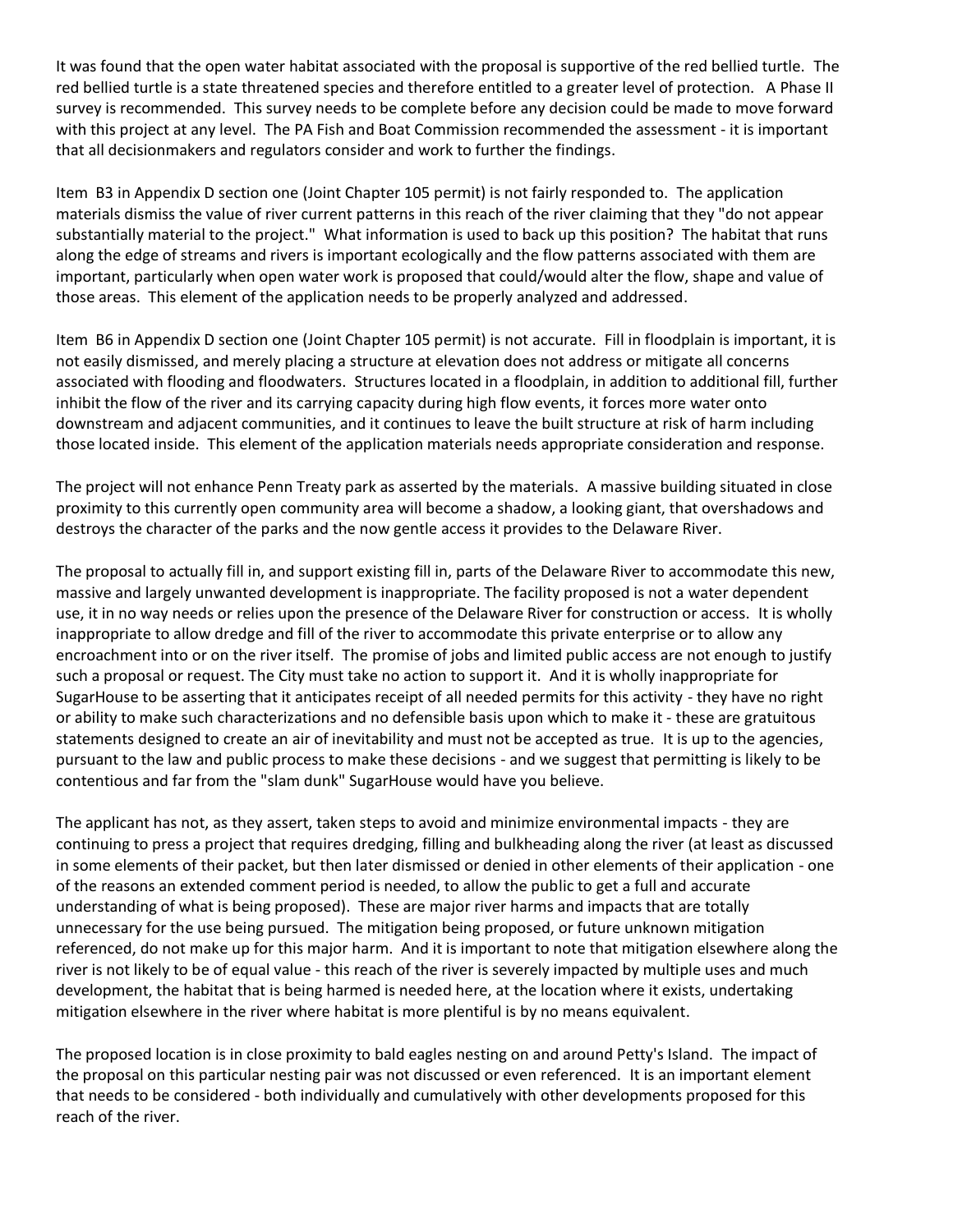I recently attended a Delaware River Basin Commission meeting discussing the concerns about the effects that existent and increasing nutrient pollution may have/be having on Delaware Estuary and Bay ecosystems. At this joint meeting of the DRBC's Monitoring Advisory Committee and Water Quality Advisory Committee (of which I am an appointed member), the largest concern discussed is the reality that we don't in fact know what affect high nutrient inputs into the Delaware River system is having now and/or could have in the future. It is clear that the scientists have not given this issue the focused concern or research necessary to evaluate the affects, and have not been monitoring the appropriate endpoints to know the effects. In light of this tremendous deficit of information and the potential ramifications it might hold for our present or future, it is not at appropriate for the City to be considering using its precious, limited resources to support additional sewage inputs into the Delaware River system.

In the 2006 Delaware River and Bay Integrated List and Water Quality Assessment Zone 5c of the Delaware Estuary was identified as not meeting DRBCs current water quality criterion for Dissolved Oxygen. Identified sources for the problem include "Municipal Point Sources Discharges, Package Plant or Other Permitted Small Flows Discharges, Wet Weather Discharges (non-Point Source), Wet Weather Discharges (Point Source and Combination of Stormwater, SSO or CSO)". Supporting expanded sewage inputs that would further exacerbate this pre-existing water quality violation and negative condition is not an appropriate use of the City's limited resources. In addition, several sections of Zone 6 of the Delaware Estuary and Bay were identified as being impaired for shellfishing as the result of pathogens, and in one section for Primary Contact Recreation as the result of Enterococcus, coming from "Residential District, Wet Weather Discharges (Non Point Source), Wet Weather Discharges (Point Source anad Combination of Stormwater, SSO or CSO), [and] Source Unknown". Additional sewage treatment inputs, a primary source of pathogens and nutrients to our waterways, could contribute to and compound these pre-existing, harmful, and unacceptable conditions in our Bay. The City should not be a party to compounding these violations and harms.

A big deal is being made of the "public access" this project would be providing - 2100 linear feet, 25 to 50 feet wide, that will be built on sheetpiling. Putting people on cement that borders the River is not creating quality public access. Members of the Philadelphia community do not need more cement and do not need more hardened riverfront, they need land that contributes health and habitat to the Delaware River - they need quality access that allows them to relax, fish and access the Delaware directly, in a natural, cooling and healing setting. The access that SugarHouse is proposing is not quality access, it is simply a hardened river view perhaps with a few trees and grass around; it is access that is actually doing harm to the River as opposed to providing healing to the community.

It is interesting how SugarHouse is so dismissive of the value of the already existing vegetation on the site and yet so quick to tout the values of the few sparse trees it is proposing to line its artificial river access walk. The vegetation that already exists on this site is already inviting and beneficial to the community, its presence cannot be so easily devalued or dismissed.

The fact is the City is allowing SugarHouse to abuse our River both with pollution in its waters and pavement along its banks. The trade the City made, sewage in our river for a transportation plan to accommodate the traffic problems the casino itself will create, waterfront access to address the access the casino would otherwise be preventing and making that access cement on water in lieu of the current trees on water, securing LEEDS certification which may reduce but will not prevent the environmental (particularly the river) harms created by a massive facility being built on the banks of a river and seeking to actually construct within the river itself, creation of a service program to address the harms the casino's presence will inflict on neighboring communities, security and emergency services for problems originating in its own complex, and a role in relocating a combined sewer overflow, i.e. moving a significant pollution problem and source from one location to another, is not a fair one, it is not one that benefits the River the City relies upon or the residents within its borders. And the City committing upfront to a "streamlined" development process is of great concern and seems way out of line considering the environmental and community impacts that will result from this project.